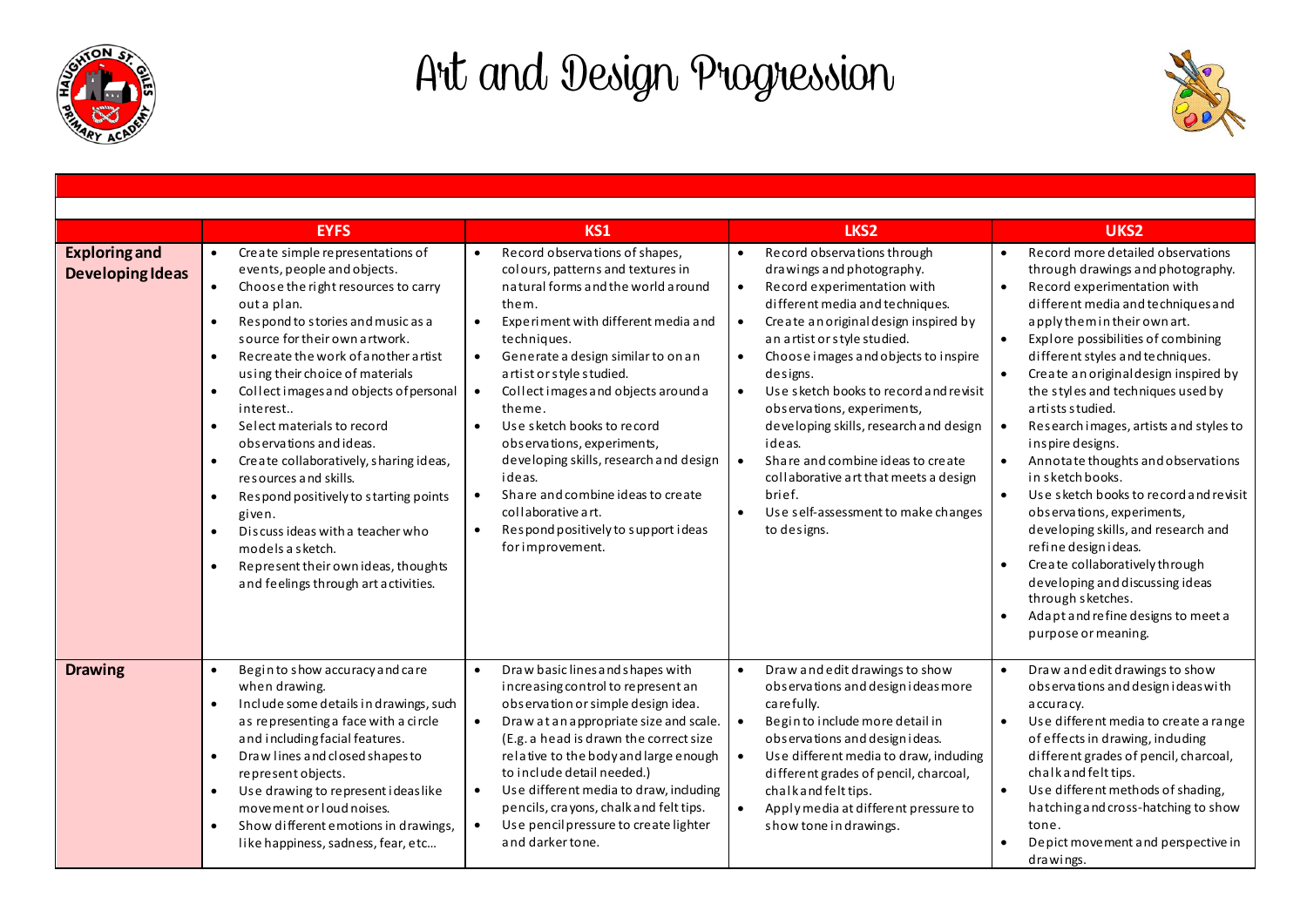|                                   | Use large-musclemovements to make<br>marks.<br>Develop fine motor skills to use a<br>$\bullet$<br>range of drawing tools competently<br>and confidently.<br>Use a comfortable pencilgrip with<br>$\bullet$<br>good control when holding pens and<br>pencils, using the tripod grip in almost<br>all cases.                                                                                                                                                                                                                             | Draw dots and lines to show texture.<br>$\bullet$                                                                                                                                                                                                                                                                                                                                               | Start to draw lines and shapes that<br>show movement in drawings.<br>Use mark making with different media<br>$\bullet$<br>to show texture in drawings.                                                                                                                                                                                                                                                                                                                                                                                                                           | Use drawing techniques in different<br>media to show texture in drawings.                                                                                                                                                                                                                                                                                                                                                                    |
|-----------------------------------|----------------------------------------------------------------------------------------------------------------------------------------------------------------------------------------------------------------------------------------------------------------------------------------------------------------------------------------------------------------------------------------------------------------------------------------------------------------------------------------------------------------------------------------|-------------------------------------------------------------------------------------------------------------------------------------------------------------------------------------------------------------------------------------------------------------------------------------------------------------------------------------------------------------------------------------------------|----------------------------------------------------------------------------------------------------------------------------------------------------------------------------------------------------------------------------------------------------------------------------------------------------------------------------------------------------------------------------------------------------------------------------------------------------------------------------------------------------------------------------------------------------------------------------------|----------------------------------------------------------------------------------------------------------------------------------------------------------------------------------------------------------------------------------------------------------------------------------------------------------------------------------------------------------------------------------------------------------------------------------------------|
| <b>Drawing key</b><br>vocabulary  | Line, thick, thin, wavy, straight, pencil<br>$\bullet$<br>Finger, stick, chalk, pastel, felt tip                                                                                                                                                                                                                                                                                                                                                                                                                                       | Line: Thick, thin, soft, broad, narrow,<br>$\bullet$<br>fine, pattern, line, shape, detail, bold,<br>wavy, straight, Texture: smooth,<br>rough, wrinkly, bumpy, felt tip pen<br>marker, Colour/pattern: tone, soft,<br>hard, shiny, tone, light/dark, pale,<br>deep Shape: oval, long, curvy, bright,                                                                                           | Line: charcoal, pencil, crayon, chalk,<br>pastels, pens. Form and shape:<br>grades, forms, shapes, third<br>dimension Tone: variations, tone<br>Texture: pattern texture, proportion,<br>emotion, expression                                                                                                                                                                                                                                                                                                                                                                     | observation, photographs, visual<br>images Lines Marks, Tone, Form and<br>Texture; lines, patterns, shapes within<br>a drawing, tonal contrast, mixed<br>media, shading, hatching, blending,<br>perspective, single focal point,<br>horizon, composition, scale,<br>foreground, middle ground,<br>background                                                                                                                                 |
| <b>Painting</b>                   | Develop fine motor skills to apply<br>$\bullet$<br>paint using fingers, paintbrushes,<br>sponges, twigs and other tools<br>competently and confidently.<br>Use large-musclemovements to paint<br>$\bullet$<br>and make marks.<br>Explore colour and colour mixing.<br>$\bullet$<br>Investigate adding black and white<br>$\bullet$<br>paint and recognise that adding black<br>makes colours darker and adding<br>white makes colours lighter.<br>Show different emotions in their<br>paintings, like happiness, sadness,<br>fear, etc | Paint basic lines and shapes with<br>$\bullet$<br>some control to represent an<br>observation.<br>Experiment with applying paint using<br>$\bullet$<br>different brushes and tools, observing<br>the effects they create.<br>Mix paint to create the secondary<br>$\bullet$<br>colours and brown.<br>Create tints and shades to show flat<br>$\bullet$<br>areas of light and dark in paintings. | Paint with increasing control to show<br>$\bullet$<br>observations and detail more<br>carefully.<br>Apply paint using a range of brushes,<br>brush strokes and tools to show<br>different textures.<br>Mix and match paint to create<br>$\bullet$<br>different hues.<br>$\bullet$<br>Create tints and shades to show tone<br>in paintings.<br>Blend paint to create a gradient.<br>$\bullet$<br>Use watercolour to experiment with<br>$\bullet$<br>the intensity of colour.<br>Experiment with pigments in natural<br>$\bullet$<br>products to make different coloured<br>paint. | Apply paint with control to show<br>more detailed and accurate<br>observations.<br>Select paint brushes, brush strokes<br>and tools to create a desired texture.<br>Mix and match paint of different<br>hues, black and white to create a<br>specific colour.<br>Create tints and shades to show tone<br>with a clearlight source in paintings.<br>Use watercolour and acrylic paint to<br>$\bullet$<br>experiment with intensity of colour. |
| <b>Painting key</b><br>vocabulary | Mark making tools, sponges, different<br>$\bullet$<br>brushes, respond, line, colour,<br>texture, shape, 2D, observation,<br>imagination, scale, size, fine motor<br>skills                                                                                                                                                                                                                                                                                                                                                            | Brush, size and types, scale<br>$\bullet$<br>Colour; mixing, primary colours,<br>$\bullet$<br>primary shades, tones, techniques,<br>layering, mixing media                                                                                                                                                                                                                                      | mixed colours - primary, secondary,<br>$\bullet$<br>mix, tints, shades, experiment,<br>effects, textures, blocking, washes,<br>layering, brush, Texture, sand, plaster,<br>mood                                                                                                                                                                                                                                                                                                                                                                                                  | Sketchbooks, record, observation,<br>$\bullet$<br>review, revisit, improve, design<br>techniques, atmosphere, light effects,<br>flesh, identify primary secondary and<br>complementary colours, wet, dry,<br>watercolours,                                                                                                                                                                                                                   |
| <b>Sculpture</b>                  | Begin to construct with construction<br>$\bullet$<br>objects, toys and materials.<br>Stack blocks and objects vertically and<br>$\bullet$<br>hori zontally.                                                                                                                                                                                                                                                                                                                                                                            | Investigate and manipulate clay<br>$\bullet$<br>through a number of movements<br>(pinching, rolling, twisting, coiling,<br>cutting, etc) to create a form.                                                                                                                                                                                                                                      | Use clay modelling tools to add detail,<br>$\bullet$<br>cut, shape and join clay and add parts<br>to a form.<br>Investigate clay, wire, Modroc and<br>$\bullet$<br>recycled materials and experiment                                                                                                                                                                                                                                                                                                                                                                             | Use clay modelling tools and<br>$\bullet$<br>extruders to create ceramics using<br>claycoils and slabs.<br>Shape, cut and join clay, wire, Modroc<br>and recycled materials using                                                                                                                                                                                                                                                            |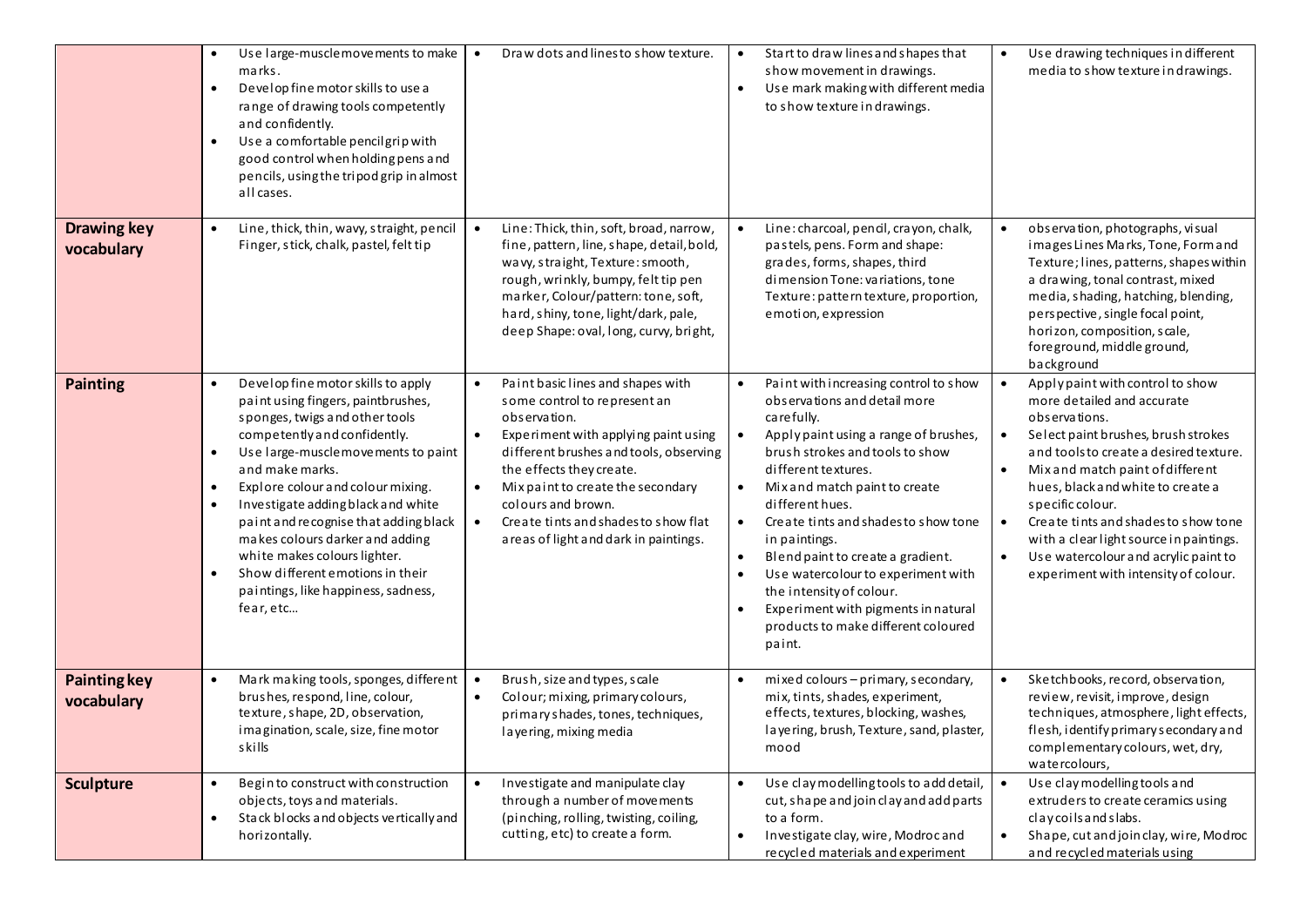|                                    | Develop fine motor skills to use one<br>handed tools (scissors, tape, glue, etc)<br>competently, safely and confidently.<br>Cut and join different materials using<br>$\bullet$<br>scissors, tape and glue.                                                                                                                                                       | Use clay modelling tools and other<br>$\bullet$<br>objects to make marks in clay.<br>$\bullet$<br>Use decorative techniques, applying,<br>impressing and etching into clay.<br>$\bullet$<br>Cut, stick, manipulate and join<br>recycled materials to create a form.<br>Use papier-mâché to strengthen and<br>$\bullet$<br>add to a form.                                                                                  | with how they can be shaped and<br>joined to create simple forms.<br>Cut, stick, manipulate and join natural<br>materialsto create a form.                                                                                                                                                                                                                                                                 | appropriate skills and techniques to<br>create a form.<br>$\bullet$<br>Build upon wire forms using other<br>materials to pad out (newspaper) and<br>cover (Modroc or papier-mâché).                                                                                                                                                                                                                                                 |
|------------------------------------|-------------------------------------------------------------------------------------------------------------------------------------------------------------------------------------------------------------------------------------------------------------------------------------------------------------------------------------------------------------------|---------------------------------------------------------------------------------------------------------------------------------------------------------------------------------------------------------------------------------------------------------------------------------------------------------------------------------------------------------------------------------------------------------------------------|------------------------------------------------------------------------------------------------------------------------------------------------------------------------------------------------------------------------------------------------------------------------------------------------------------------------------------------------------------------------------------------------------------|-------------------------------------------------------------------------------------------------------------------------------------------------------------------------------------------------------------------------------------------------------------------------------------------------------------------------------------------------------------------------------------------------------------------------------------|
| <b>Sculpture key</b><br>vocabulary | $\bullet$<br>Experiment, properties of clay,<br>plasticine, dough, explore, mark<br>making, textural effects, materials,<br>model, observation, imagination,<br>demonstrate, modelling tools, control,<br>fine motor                                                                                                                                              | Materials, products, manipulate,<br>$\bullet$<br>malleable materials, clay, natural,<br>understand, techniques, tools, rolling,<br>kneading, understand, safety, tools,<br>experiment, create, textural effects<br>Form: experiment, constructing,<br>$\bullet$<br>joining, natural, manmade<br>Texture: surface, malleable material,<br>build textured tile, impressing                                                  | Record, observe, review, revisit,<br>$\bullet$<br>improve, design techniques, painting,<br>materials, create, surface patterns,<br>textures, join, construct, modelling,<br>shape, develop, clay, slip, score, dry-<br>stone construction, nature art,<br>environmental.                                                                                                                                   | Record, materials, observations,<br>$\bullet$<br>review, revisit, improve, refine, design<br>techniques, intricate patterns,<br>textures, malleable, outlining, wire,<br>clay, slabs, coils, pottery, form, slip,<br>score, materials, Modroc, papier-<br>mâché, sculpture, relief                                                                                                                                                  |
| <b>Collage</b>                     | Develop fine motor skills to use one<br>$\bullet$<br>handed tools (scissors, tape, glue, etc)<br>competently, safely and confidently.<br>Cut and join different materials using<br>$\bullet$<br>s cissors, tape and glue.<br>Explore different textures when<br>$\bullet$<br>joining materials.<br>Select materials to create different<br>$\bullet$<br>textures. | Create collages based on a simple<br>$\bullet$<br>design using papers and materials.<br>$\bullet$<br>Cut a variety of shapes carefully to<br>complete a collage.<br>Create abstract compositions by<br>$\bullet$<br>sorting and arranging materials and<br>shapes.<br>$\bullet$<br>Investigate texture with paper<br>(ripping, scrunching, tearing, cutting,<br>layering, rolling) to create a collage.                   | Create collages using a variety of<br>$\bullet$<br>media and techniques, including<br>overlapping, mosaic and montage.<br>Cut and arrange shapes with<br>$\bullet$<br>increasing a ccuracy.<br>Create abstract montages that<br>$\bullet$<br>explore different views and<br>pers pectives.<br>Experiment with sorting and a manging<br>$\bullet$<br>shapes and materials with purpose to<br>create effect. | Create collages using a variety of<br>media and techniques including<br>tessellation.<br>Accurately cut and arrange shapes to<br>$\bullet$<br>form patterns.<br>Collage shapes to show figures and<br>$\bullet$<br>forms in movement.<br>$\bullet$<br>Create mixing media collage with<br>colours, shapes and textures chosen<br>with purpose to create effect.                                                                     |
| <b>Collage key</b><br>vocabulary   | Experiment, media, understand, glue,<br>sticking, paper, fabric, natural<br>materials, textural effects,<br>observation, imagination                                                                                                                                                                                                                              | Create, variety, images, media,<br>$\bullet$<br>materials, fabric, crepe paper,<br>magazines, s ort, group, different<br>purposes, colour, textures, fold,<br>crumple, tear, overlapedges                                                                                                                                                                                                                                 | Abstract, montage, perspective,<br>texture, overlapping, media, collect,<br>variety, mosaic, arrange, mixed<br>media, automatism, surreal,<br>foreground, background                                                                                                                                                                                                                                       | One point perspective, layering,<br>texture, overlapping, mixed media,<br>contrast, manipulate, effect,<br>photography, kinetic, emphasis,<br>foreground, background, landscape,                                                                                                                                                                                                                                                    |
| <b>Printing</b>                    | Develop fine motor skills to print<br>using fingers and every day and found<br>materials competently and<br>confidently.<br>Print through stamping and folding<br>$\bullet$<br>paper to create symmetrical patterns.                                                                                                                                              | Investigate how different objects can<br>be used as stamps to create a<br>repeating pattern in print.<br>Create a foam printing block to print a<br>$\bullet$<br>repeating pattern using rotation.<br>Investigate the amount of paint and<br>$\bullet$<br>pressure applied in creating a<br>monoprint.<br>Experiment with a range of<br>$\bullet$<br>techniques (rolling, pressing,<br>stamping and rubbing) in printing. | Create and adapt a foam printing<br>block to print a design in two layers<br>and colours.<br>Create a stencil that shows a clear<br>$\bullet$<br>image and use it to create a print.<br>Create low relief prints with string on<br>$\bullet$<br>cardboard to replicate repeated<br>patterns from observations.                                                                                             | Create and adapt a foam printing<br>block to print a detailed design in<br>more than two layers and colours.<br>Investigate how different materials<br>$\bullet$<br>transfer inkin a collagraph print.<br>Create a layered monoprint to build<br>$\bullet$<br>up a textured and detailed<br>background.<br>Combine and overwork prints with<br>$\bullet$<br>biro, coloured pencils or paint to<br>create a mixed media composition. |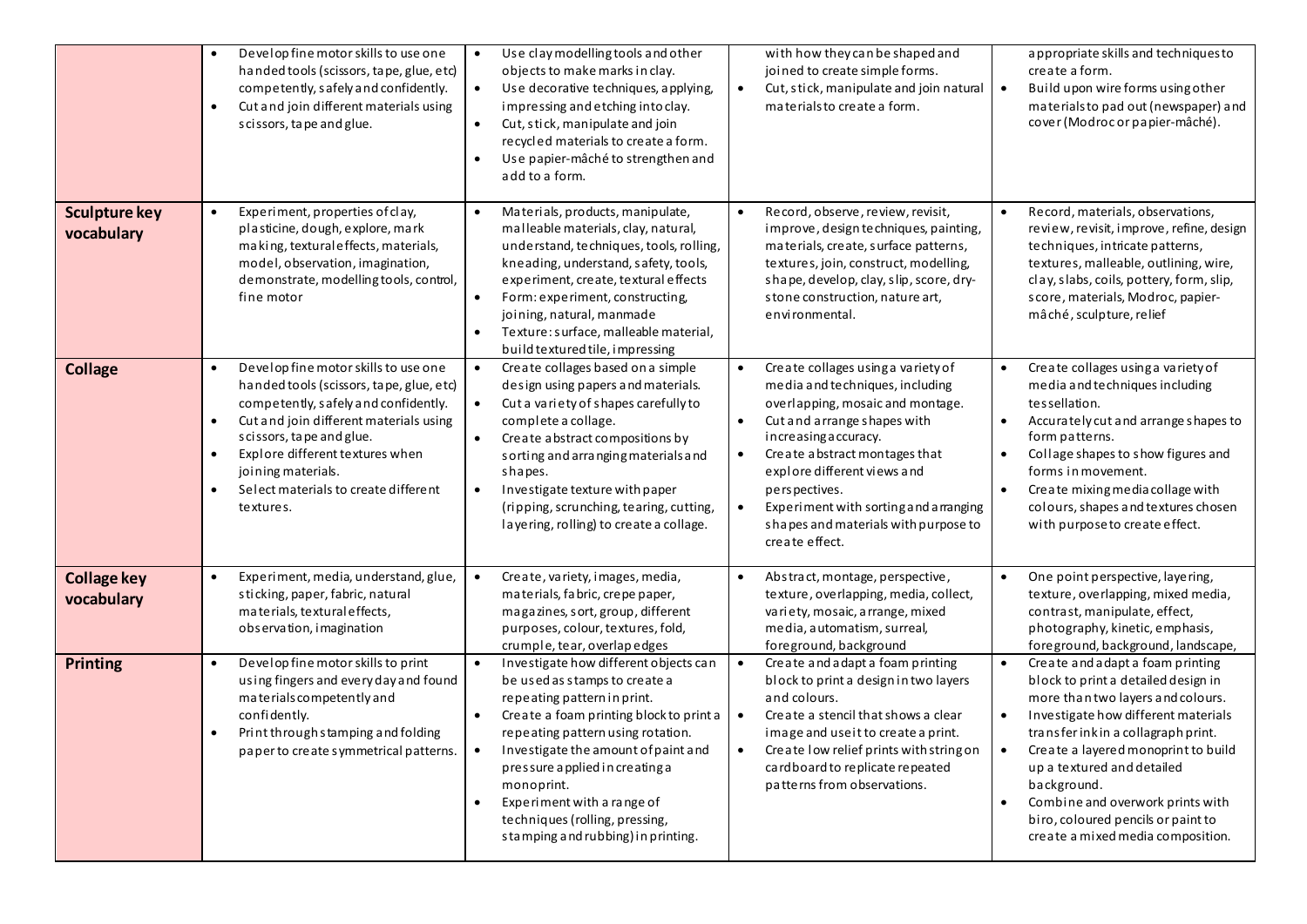|                                   |                |                                                                                                                                                                                                         | Record texture through rubbing using<br>$\bullet$<br>wax crayon.                                                                                                                                                                                                                       |                                                                                                                                                                                                                                                                                                                                                                                                                        |                                                                                                                                                                                                                                                   |
|-----------------------------------|----------------|---------------------------------------------------------------------------------------------------------------------------------------------------------------------------------------------------------|----------------------------------------------------------------------------------------------------------------------------------------------------------------------------------------------------------------------------------------------------------------------------------------|------------------------------------------------------------------------------------------------------------------------------------------------------------------------------------------------------------------------------------------------------------------------------------------------------------------------------------------------------------------------------------------------------------------------|---------------------------------------------------------------------------------------------------------------------------------------------------------------------------------------------------------------------------------------------------|
| <b>Printing key</b><br>vocabulary |                | Experiment, printing, media,<br>understand, techniques, stamping,<br>pattern.                                                                                                                           | Repeating pattern, foam block,<br>$\bullet$<br>rotation, monoprint, rolling, pressing,<br>rubbing, techniques, pressure.                                                                                                                                                               | Stencil, replicate, repeating pattern,<br>layers, low relief, observation, block<br>print, photorealism                                                                                                                                                                                                                                                                                                                | Overwork, composition, mixed media,<br>layers, detailed design, adapt, design,<br>photography                                                                                                                                                     |
|                                   | <b>Colour</b>  | Explore colour and colour mixing.<br>$\bullet$<br>Use colour to represent objects.                                                                                                                      | Mix paint to create the secondary<br>$\bullet$<br>colours and brown.<br>Create tints by adding white and<br>$\bullet$<br>shades by adding black using paint.<br>Recognise warm and cold colours.<br>$\bullet$<br>Explore the relationship between<br>$\bullet$<br>colour and feelings. | Mix and match paint to create<br>$\bullet$<br>different hues.<br>Create tints by adding white and<br>$\bullet$<br>shade by adding black using paint and<br>oil pastel.<br>Create a gradient using different<br>$\bullet$<br>media.<br>Use watercolour to experiment with<br>$\bullet$<br>the intensity of colour.<br>$\bullet$<br>Experiment with pigments in natural<br>products to make different coloured<br>paint. | Mix and match paint of different<br>hues, black and white to create a<br>specific colour.<br>Use colour to reflect a tmosphere,<br>mood and emotion.<br>Use watercolour and acrylic paint to<br>$\bullet$<br>experiment with intensity of colour. |
| Formal Elements                   | <b>Pattern</b> | Make patterns through repetitions of<br>movement.<br>Explore and start to notice patterns in<br>$\bullet$<br>their environments.                                                                        | Use objects as stamps to create a<br>$\bullet$<br>repeating pattern in print.<br>Use block printing to create a<br>$\bullet$<br>repeating pattern using rotation.                                                                                                                      | Create patterns to add details to<br>$\bullet$<br>shapes.                                                                                                                                                                                                                                                                                                                                                              | Create pattern that creates contrast<br>between shapes.                                                                                                                                                                                           |
|                                   | <b>Texture</b> | Explore different textures when<br>$\bullet$<br>joining materials.<br>Select materials to create different<br>$\bullet$<br>textures.<br>Begin to be interested in and describe<br>$\bullet$<br>texture. | Use dots and lines to show texture.<br>$\bullet$<br>$\bullet$<br>Record texture through rubbing using<br>wax crayon.<br>Investigate texture with paper<br>$\bullet$<br>(ripping, scrunching, tearing, cutting,<br>layering, rolling) to create a collage.                              | Use mark making with different media<br>$\bullet$<br>to show texture in my art<br>Use a range of brushes and brush<br>$\bullet$<br>strokes to show different textures in<br>painting.                                                                                                                                                                                                                                  | Use a range of tools and objects to<br>$\bullet$<br>show texture in different media.                                                                                                                                                              |
|                                   | Line           | Use lines to represent objects and the<br>$\bullet$<br>world around them.<br>Create closed shapes with continuous<br>lines.                                                                             | Use and edit lines to show my<br>$\bullet$<br>observations and simple design ideas.<br>Draw lines with control to represent<br>$\bullet$<br>observations.<br>Draw lines of varying thickness.<br>$\bullet$                                                                             | Use line to show more detail in<br>$\bullet$<br>observations and design ideas.<br>Use a range of tools to create lines of<br>$\bullet$<br>different thickness.<br>Use line to show movement.<br>$\bullet$                                                                                                                                                                                                              | Use lines of different thicknesses for<br>emphasis.<br>Use line to show movement in a range<br>$\bullet$<br>of different ways.                                                                                                                    |
|                                   | <b>Shape</b>   | Use shapes to represent objects.<br>Explore and start to notice shapes in<br>$\bullet$<br>their environment.<br>Create closed shapes with continuous<br>$\bullet$<br>lines.                             | Sketch and edit basic shapes to<br>$\bullet$<br>represent observations and design<br>ideas.<br>$\bullet$<br>Create abstract compositions using<br>shapes.                                                                                                                              | Sketch and edit shapes to show<br>$\bullet$<br>observations and design i deasmore<br>carefully.<br>Use a repeating shape to show figures<br>$\bullet$<br>and forms in movement.<br>$\bullet$<br>Select and a rrange shapes carefully to<br>create designideas.                                                                                                                                                         | Sketch and edit shapes to show<br>observations and design i deas with<br>a ccura cy.<br>Use different shapes to show figures<br>$\bullet$<br>and forms in movement.                                                                               |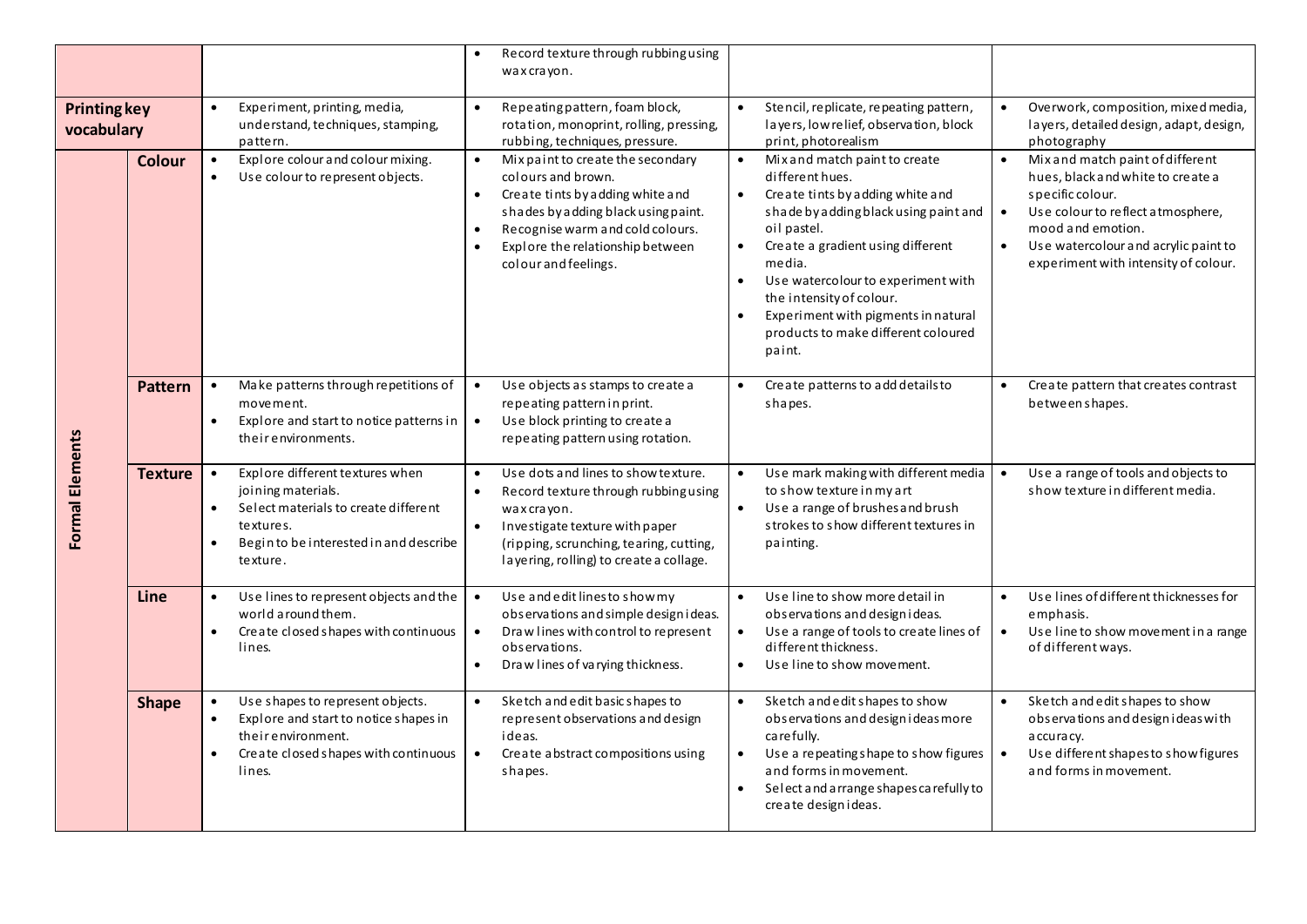|                                         | Form         | Begin to construct with construction<br>objects, toys and materials.<br>Stack blocks and objects vertically and<br>$\bullet$<br>horizontally.<br>Cut and join different materials using<br>$\bullet$<br>scissors, tape and glue.                                                                             | Investigate and manipulate clay<br>$\bullet$<br>through a number of movements<br>(pinching, rolling, twisting, coiling,<br>cutting, etc) to create a form.<br>Use clay modelling tools and other<br>$\bullet$<br>objects to make marks in clay.<br>Use decorative techniques, applying,<br>$\bullet$<br>impressing and etching into clay.<br>Cut, stick, manipulate and join<br>$\bullet$<br>recycled materials to create a form.<br>Use papier-mâché to strengthen and<br>add to a form.                                                                         | Use clay modelling tools to add detail,<br>cut, shape and join clay and add parts<br>to a form.<br>Investigate clay, wire, Modroc and<br>$\bullet$<br>recycled materials and experiment<br>with how they can be shaped and<br>joined to create simple forms.<br>Cut, stick, manipulate and join natural<br>$\bullet$<br>materialsto create a form.                                                                                                                                               | Use clay modelling tools and<br>extruders to create ceramics using<br>claycoils and slabs.<br>Shape, cut and join clay, wire, Modroc<br>and recycled materials using<br>appropriate skills and techniques to<br>create a form.<br>Build upon wire forms using other<br>$\bullet$<br>materials to pad out (newspaper) and<br>cover (Modroc or papier-mâché).                                                                                                                                                                                                                                                                       |
|-----------------------------------------|--------------|--------------------------------------------------------------------------------------------------------------------------------------------------------------------------------------------------------------------------------------------------------------------------------------------------------------|-------------------------------------------------------------------------------------------------------------------------------------------------------------------------------------------------------------------------------------------------------------------------------------------------------------------------------------------------------------------------------------------------------------------------------------------------------------------------------------------------------------------------------------------------------------------|--------------------------------------------------------------------------------------------------------------------------------------------------------------------------------------------------------------------------------------------------------------------------------------------------------------------------------------------------------------------------------------------------------------------------------------------------------------------------------------------------|-----------------------------------------------------------------------------------------------------------------------------------------------------------------------------------------------------------------------------------------------------------------------------------------------------------------------------------------------------------------------------------------------------------------------------------------------------------------------------------------------------------------------------------------------------------------------------------------------------------------------------------|
|                                         | <b>Space</b> | Create spaces and endosures using<br>$\bullet$<br>construction objects, toys and<br>materials.                                                                                                                                                                                                               | Create an appropriately sized drawing<br>$\bullet$<br>to show observations and design<br>ideasclearly.<br>Create a landscape with a background<br>and foreground.                                                                                                                                                                                                                                                                                                                                                                                                 | Use a viewfinder to focus on a specific<br>part of an object or image before<br>drawing it.<br>Create a landscape with a<br>$\bullet$<br>background, middle ground and<br>foreground.                                                                                                                                                                                                                                                                                                            | Create a landscape using one-point-<br>$\bullet$<br>perspective to create the appearance<br>of space.                                                                                                                                                                                                                                                                                                                                                                                                                                                                                                                             |
|                                         | <b>Tone</b>  | Notice shadows cast by 3D objects.<br>$\bullet$<br>When exploring colour mixing,<br>$\bullet$<br>investigate adding black and white<br>and recognise that adding black<br>makes colours darker and adding<br>white makes colours lighter.                                                                    | Show flat areas of light and dark using<br>$\bullet$<br>pencil and paint.<br>Use pencil pressure to create lighter<br>$\bullet$<br>and darker tone.                                                                                                                                                                                                                                                                                                                                                                                                               | Show change between light and<br>shadow using paint, different grades<br>of pencil, oil pastel and charcoal.                                                                                                                                                                                                                                                                                                                                                                                     | Consider the light source when<br>$\bullet$<br>showing change between light and<br>shadow using paint, different grades<br>of pencil, oil pastel and charcoal.                                                                                                                                                                                                                                                                                                                                                                                                                                                                    |
| <b>Observe, Analyse</b><br>and Evaluate |              | Observe and describe features of<br>$\bullet$<br>subjects and their positions.<br>Share their creations, explaining the<br>$\bullet$<br>process they have used.<br>Describe what they think about the<br>$\bullet$<br>work of others.<br>Respond to ideas and feelings<br>$\bullet$<br>expressed in artwork. | Give an opinion a bout the work of<br>$\bullet$<br>artists.<br>Say what they like a bout their work<br>$\bullet$<br>and the work of others<br>Suggest ways of improving their own<br>$\bullet$<br>work.<br>Identify similarities and differences<br>$\bullet$<br>between the work of different artists.<br>Recognise when art is from different<br>٠<br>cultures and historical periods.<br>Explain how a design is similar to an<br>$\bullet$<br>artist or style studied.<br>Describe how the work of an artist<br>$\bullet$<br>makes them feel and explain why. | Give and explain opinions about the<br>$\bullet$<br>work of artists.<br>Evaluate the success of their art based<br>$\bullet$<br>on success criteria.<br>Describe similarities and differences<br>$\bullet$<br>between the work of different artists.<br>Explain how they know that art is<br>from different cultures and historical<br>periods.<br>Explain how a design has been<br>inspired by an artist or style.<br>Identify the techniques used by an<br>artist to create different effects. | Give and explain opinions about the<br>$\bullet$<br>styles and techniques used in the<br>work of artists.<br>Evaluate the success of their art and<br>$\bullet$<br>that of their peers based on its<br>purpose and the styles and<br>techniques that have been studied.<br>Compare the style, technique and<br>$\bullet$<br>impact of the work of different artists.<br>Explain some of the features of art<br>from historical periods or cultures.<br>Explain how the style of their own<br>work has been influenced by other<br>artists and research.<br>Explain why certain tools and<br>techniques were chosen to create art. |
| <b>Artists, Craft</b><br>Makers,        |              |                                                                                                                                                                                                                                                                                                              | <b>Abstract Art</b><br>Jacks on Pollock<br>Wassily Kandinsky                                                                                                                                                                                                                                                                                                                                                                                                                                                                                                      | <b>Stone Age Art</b><br>Altamira cave paintings<br>La s caux caves                                                                                                                                                                                                                                                                                                                                                                                                                               | Impressionism<br>Claude Monet<br>Vincent Van Gogh                                                                                                                                                                                                                                                                                                                                                                                                                                                                                                                                                                                 |